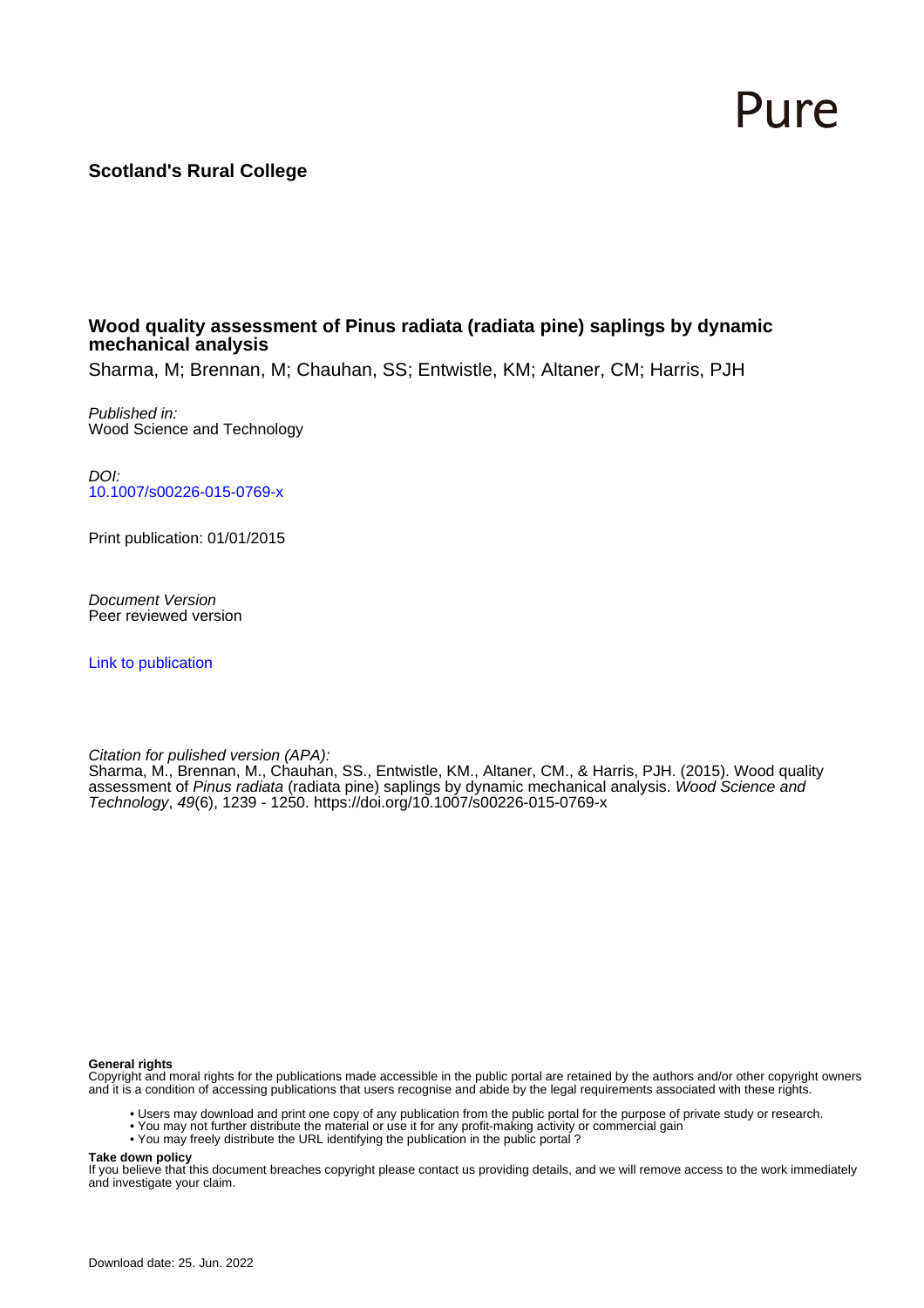## Wood Quality Assessment of Pinus radiata (radiata pine) Saplings by Dynamic Mechanical Analysis

Authors:

Sharma, M.<sup>1\*</sup>; Brennan, M.<sup>2,5</sup>; Chauhan, S. S.<sup>3</sup>; Entwistle, K. M.<sup>4</sup>; Altaner, C. M.<sup>1</sup>; Harris, P. J.2

\*Corresponding Author

monika.sharma@canterbury.ac.nz

School of Forestry, University of Canterbury, NZ

## Addresses

<sup>1</sup> School of Forestry, University of Canterbury, NZ

<sup>2</sup> School of Biological Sciences, University of Auckland, Private Bag 92019, Auckland, New Zealand

<sup>3</sup> Institute of Wood Science and Technology, Malleswaram, Bangalore 560003, India

<sup>4</sup>Materials Science Centre, School of Materials, University of Manchester, UK

Present address

<sup>5</sup> Scotland's Rural College, King's Buildings, West Mains Road, Edinburgh, EH9 3JG, UK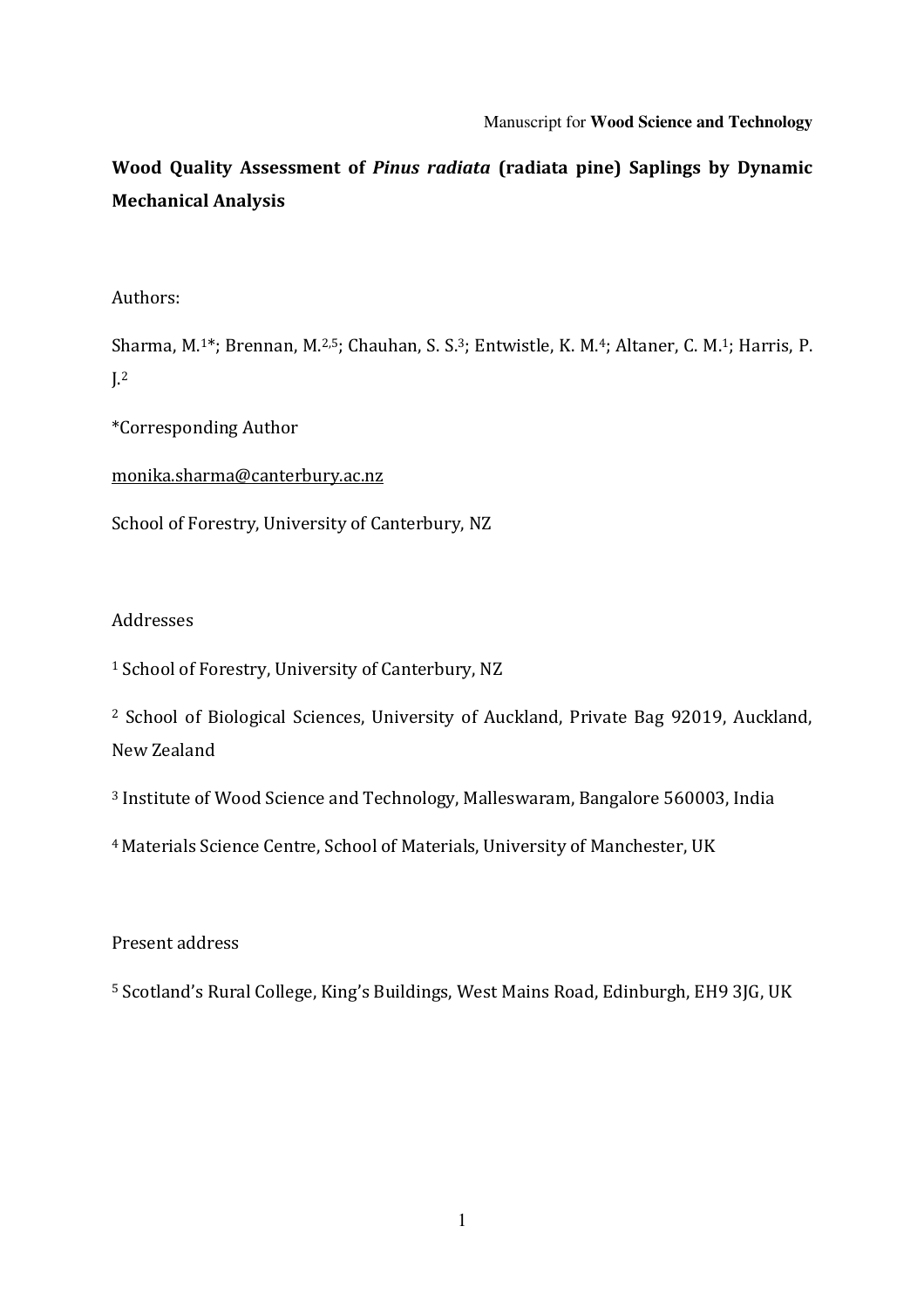#### **Keywords**

Cell-wall composition, compression wood, dynamic mechanical analysis (DMA), *Pinus radiata*, wood quality

#### **Abstract**

The use of dynamic mechanical analysis was explored as a possible method of screening for wood quality in breeding programmes. Viscoelastic properties along the grain of wood from 18-month-old *Pinus radiata* saplings were measured using a humidity-controlled dynamic mechanical analyser. Storage modulus and tanδ were determined independently for opposite wood (OW) and compression wood (CW) in 25 trees in the temperature range from 10 to 45<sup>o</sup>C at 5<sup>o</sup>C intervals at three frequencies (0.1, 1 and 10 Hz) at constant moisture content of 9%. Storage modulus and tanδ were frequency and temperature dependent. The two wood types did not differ significantly in their storage modulus. But OW exhibited significantly higher tanô values than CW. The relationship of viscoelastic properties with physical (acoustic velocity, basic density and longitudinal shrinkage) and chemical wood properties was explored. There was a strong correlation (R=0.76) between storage modulus and dynamic MOE (measured by acoustics). In addition, tanδ was positively correlated with longitudinal shrinkage. Monosaccharide compositions of the cell-wall polysaccharides and lignin contents were determined and showed significant differences in the relative proportion of major cell-wall components in OW and CW. Correlations between tanδ and xylose, originating from heteroxylans, and lignin content were found for CW, suggesting that the damping behaviour of cell-walls is controlled by the matrix between cellulose fibril aggregates.

#### **Introduction**

*Pinus radiata* (radiata pine) is widely grown as a plantation tree, especially in New Zealand (Walker 2013). Wood properties vary significantly between trees (Walker 2006) and a large part of this variability is under genetic control (Baltunis et al. 2007). Hence there are opportunities to improve wood properties through selective breeding (Harris 1981). Greater economic gains can be achieved if mass screening is performed at an early age, focusing on wood quality thresholds, below which sawn timber will have little value due to low stiffness and dimensional instability (Apiolaza et al. 2013). This relates particularly to the highly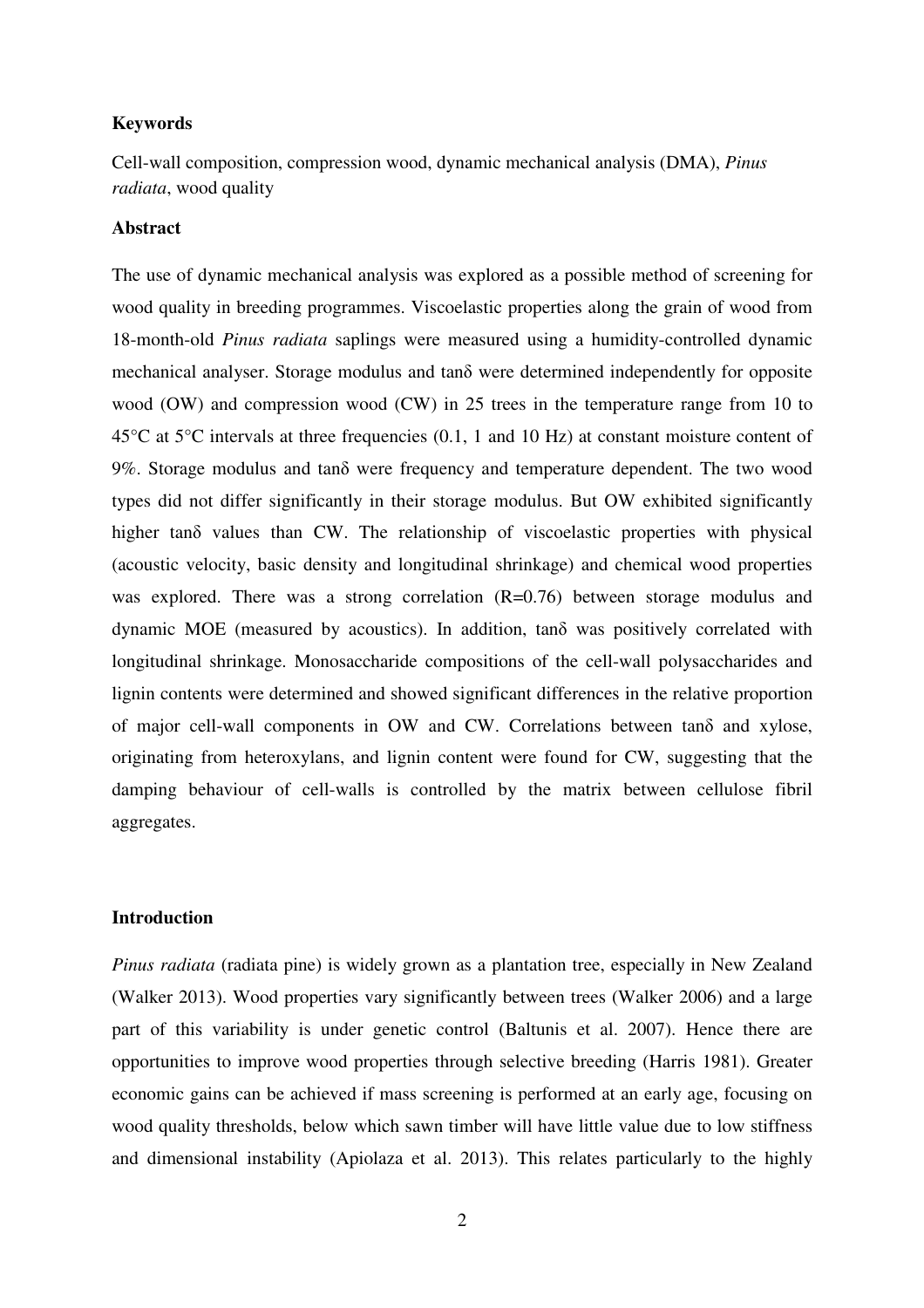variable, poor quality juvenile corewood i.e. the first formed rings at the base of the stem (Burdon et al. 2004). It also relates to the presence of compression wood (CW), which is formed in softwoods usually as a reaction to the stem being displaced from the vertical (Scurfield 1973). Compression wood is prevalent in juvenile corewood due to crown asymmetries and stem malformation found in seedlings and young trees (Apiolaza et al. 2008). Corewood constitutes around 50% of the merchantable timber in a 25 year old tree grown in New Zealand (Cown et al. 1991). Shorter breeding cycles should outweigh the lower accuracy of early selection (Apiolaza 2009). To screen effectively it is necessary to understand the underlying wood characteristics that most influence stiffness and dimensional stability.

Cellulose microfibril angle (MFA) was proven to be a better predictor of stiffness than basic density in young trees (Cave and Walker 1994). The cell-wall matrix of lignin and noncellulosic polysaccharides, including hemicelluloses, are also thought to influence solid wood properties such as shrinkage (Cave 1972). At high MFAs, which occur in corewood and CW, the effect of the cell-wall matrix on wood properties was predicted to be particularly pronounced (Xu et al. 2011; Yamamoto and Kojima 2002). In compression wood, which has MFAs comparable to those in corewood (Wooten et al. 1967), higher longitudinal shrinkage can be attributed to differences in the structure and composition of the cell wall. In particular, a  $(1\rightarrow 4)$ -β-galactan, a matrix polysaccharide, has been implicated in high longitudinal shrinkage (Brennan et al. 2012; Floyd 2005).

For mass screening, tools are required which must be reliable, rapid and cheap. Acoustic velocity has proven to be an effective predictor of stiffness both in the field and laboratory, and is rapid and cheap (Huang et al. 2003). Acoustics have been used with very young fastgrown radiata pine clones (Lindström et al. 2002). However, quantification of the monosaccharide compositions of the cell-wall polysaccharides and lignin content classically determined by wet chemistry are much slower and more expensive. Therefore, practical and rapid methods are desirable to either correlate or directly measure these compositions. Dynamic mechanical analysis (DMA) relates mechanical properties like storage modulus and the damping factor (tanδ) to changes at the structural level in viscoelastic materials. Provided the measurements are carried out at constant moisture content, DMA measurements can be used to explore the hydroscopic polymers in the cell-wall matrix (Kelley et al. 1987). DMA measurements are reasonably quick and assess parameters associated with shrinkage i.e.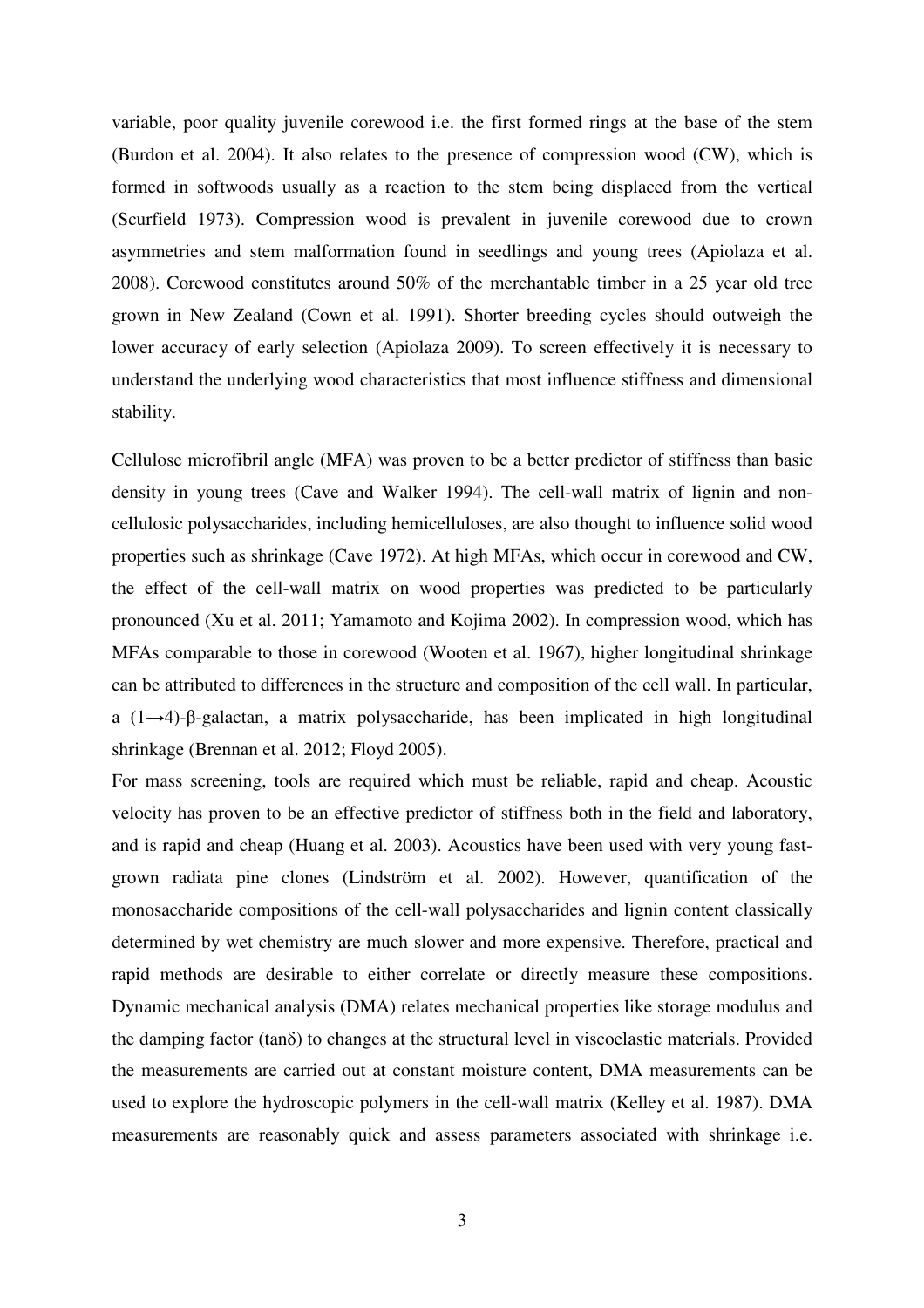stiffness and the cell-wall matrix and are therefore worth exploring for assessing wood quality.

Wood cell walls are composed of cellulose microfibrils embedded in a matrix of noncellulosic polysaccharides and lignin. Galactoglucomannans are the predominant noncellulosic polysaccharides of softwoods, with heteroxylans being present in smaller amounts (Harris and Stone 2008). The heteroxylans are apparently associated with linear lignin molecules, whereas the galactoglucomannans are associated with more branched lignins (Lawoko et al. 2005). Furthermore, the galactoglucomannans are in closer proximity to the cellulose microfibrils than to the heteroxylans (Altaner et al. 2006; Salmén and Burgert 2009). The amount and type of lignin also differs in CW and opposite wood (OW - the wood formed in the stem opposite to compression wood), with CW having a higher content of lignin that contains *p*-hydroxyphenyl (H) units in addition to guaiacyl (G) units (Brennan et al. 2012).

The dynamic mechanical behaviour of wood has been recently reviewed by (Havimo 2009). As is typical for polymeric materials, three peaks in tanδ are observed between -200 and  $+200\textdegree$ C; the so called γ- (~-80°C), β- (~-50 to +50°C) and α-peaks (~+75 to +120°C). All three tanδ peaks shift to higher temperatures and decrease in magnitude with decreasing moisture content (Havimo 2009). For example the  $\alpha$ -peak is found between ~+75 to +120°C under fully saturated conditions and  $\sim +150$  to  $+230^{\circ}$ C in dry conditions. Water acts as a plasticiser and according to Entwistle (2005), energy losses arise due to stress-induced modifications in the hydrogen bonded network involving both water and matrix polysaccharides. The β-peak has been associated with the motion of adsorbed water (Kelley et al. 1987) and also the hydrophilic cell-wall hemicelluloses (Backman and Lindberg 2001). The α-peak is mostly attributed to the softening of lignin. However, Kelley et al. (1987) point out that the α-peak is complex and that hemicelluloses are likely to contribute to this peak. Irvine (1984) reported that the glass transition temperature of hemicellulose in *Pinus radiata* varied from 40ºC at 20% moisture content to 100ºC at 8%. This is in agreement with Olsson and Salmén (2004) who have made DMA measurements on xylan coatings on inert glass braids and found that glass transition temperature varied from 30ºC at 30% water content to 80ºC at 15%. The dynamic properties of cell-wall components and their relative volume fractions have been reported to be the determinant factors of viscoelastic properties of wood (Brémaud et al. 2013; Obataya et al. 1998). Additionally MFA, cellulose crystallinity and cell size have been reported to influence tanδ (Havimo 2009).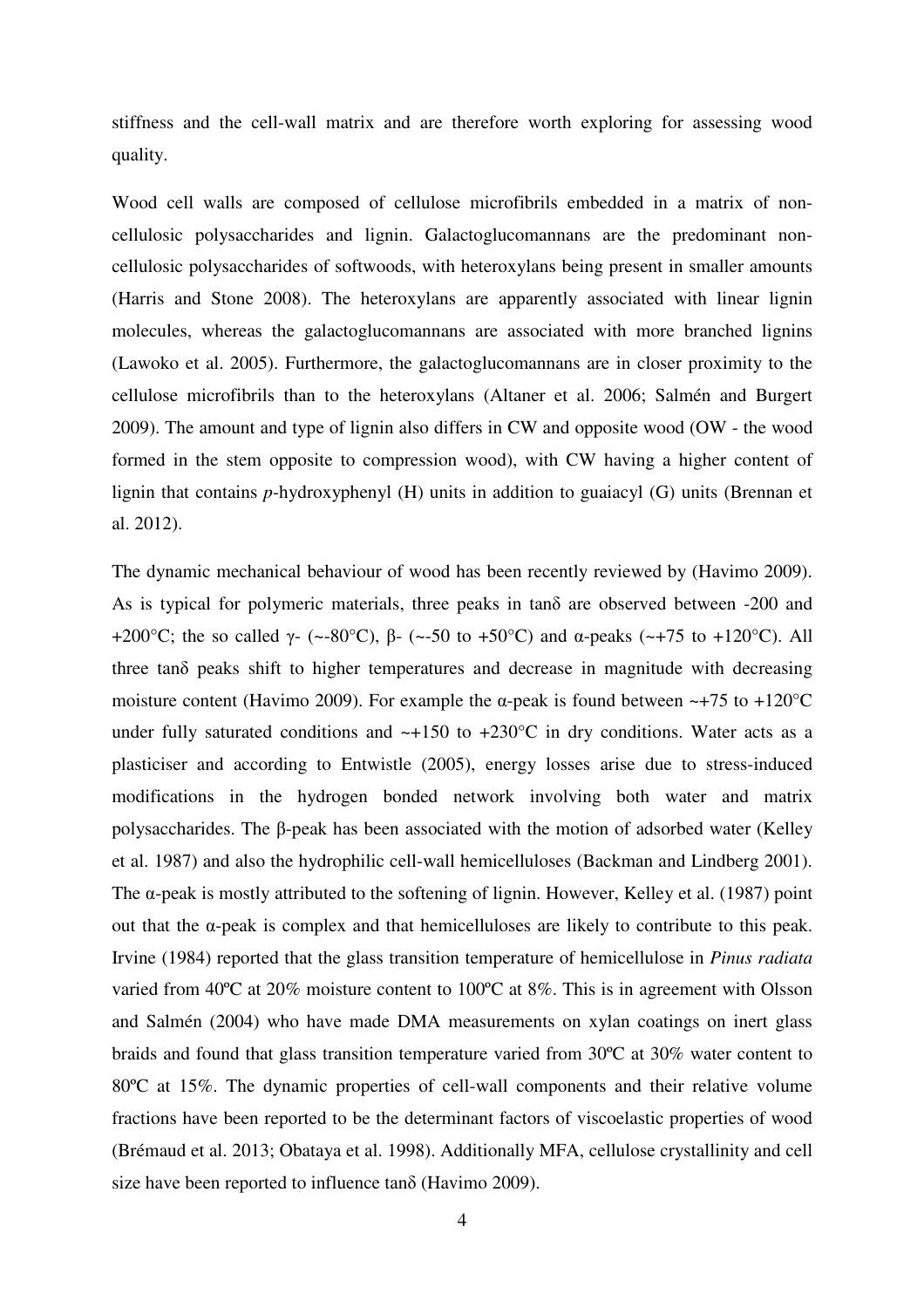The present study explores the potential of using viscoelastic properties to characterise wood properties of CW and OW in tilted radiata pine saplings for wood quality screening. In particular, the effect was investigated of cell-wall composition, as determined using wet chemistry, on the physical wood properties.

#### **Materials and methods**

Samples for this study were a subset of a multi-family radiata pine breeding trial established in 2007 at Amberley, Canterbury, New Zealand, to explore very early screening of genotypes for superior stiffness and stability of juvenile corewood (Apiolaza et al. 2011). Twenty five 18-month-old radiata pine trees were tilted at an angle of 35° after one year of growth in the field to produce opposite wood (OW) on the upper side and compression wood (CW) on the lower side of the stem. The average diameter of these saplings ranged from 20 mm to 50 mm with an average of 36 mm. Bolts (100 mm long) were cut from the bases of the trees and sawn lengthwise to separate CW and OW segments. Density and stiffness of the segments were measured after conditioning them in a controlled environment room (20°C and 65% relative humidity); this resulted in  $\sim$ 12% moisture content. Densities were calculated from the dry and green masses and volumes, which were determined by immersion weighing in water. Acoustic velocity was determined from the resonance frequency of the longitudinal vibrations. The resonance frequency was obtained using the "WoodSpec" (Industrial Research Ltd., New Zealand) tool. Longitudinal shrinkage (green to air-dry) was determined from the original length and a precise measurement in the change in length ( $\delta\ell$ ) by measuring the displacement between two spherical headed pins on opposite ends of the sample before and after drying under the conditions mentioned above. A more detailed description of the experimental procedures has been published by (Chauhan et al. 2013).

Subsequently a 35 (longitudinal) x10 (tangential) x1.5 (radial) mm sample was prepared from each specimen close to the cambium for DMA. Samples were conditioned until of constant weight in a humidity controlled chamber over a saturated aqueous solution of potassium nitrate maintaining 50% relative humidity at 20˚C that corresponds to ~9% moisture content in the sample as estimated according to (Stamm 1964).

The specimens were stressed in radial direction as an end-loaded single cantilever with the effective span length of 17.5 mm in a DMA Q800 (TA Instruments, Delaware) equipped with a humidity controlled chamber. Samples were clamped on their tangential face with a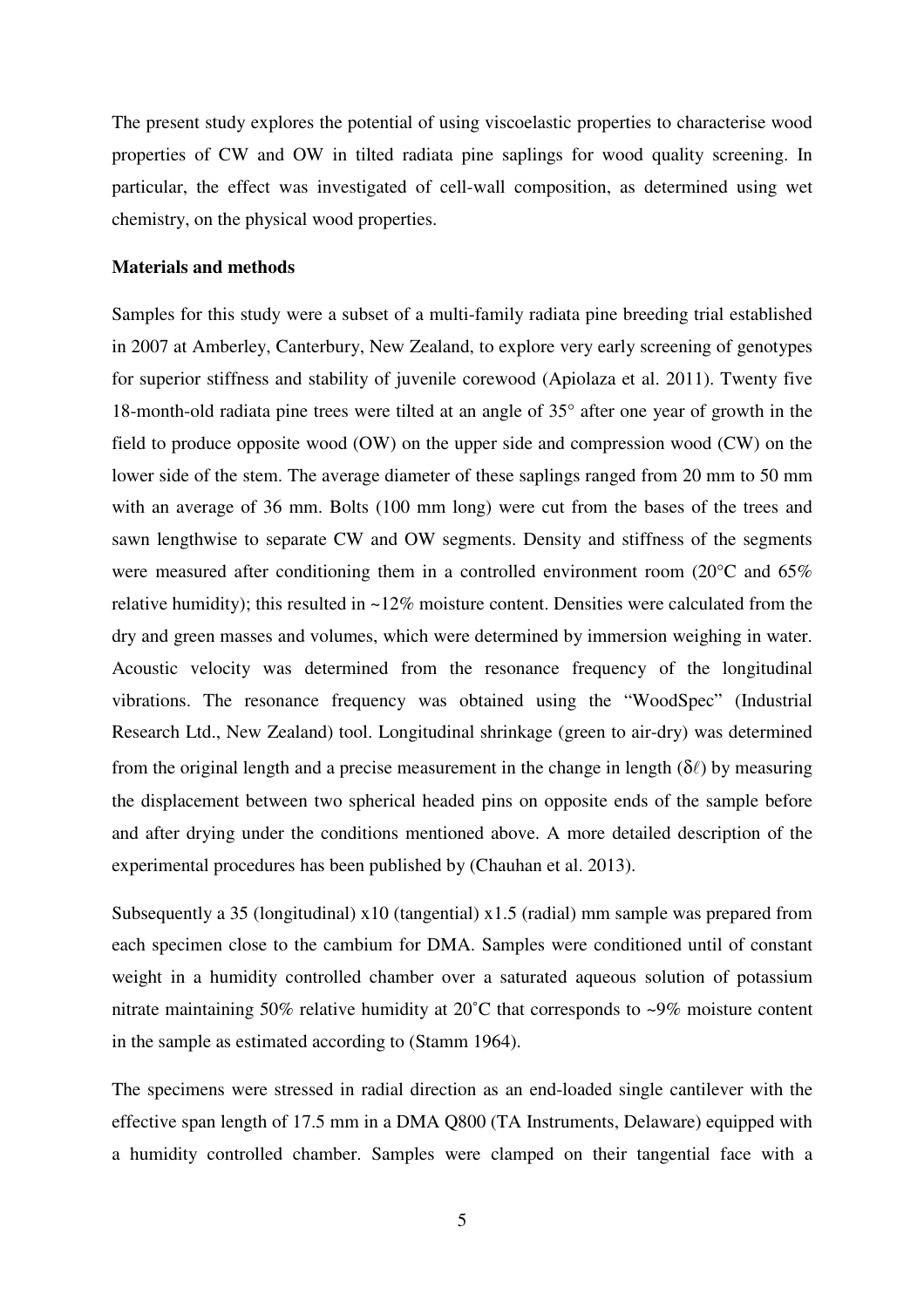clamping torque of ~1 Nm. Displacement amplitude of 15 µm was applied to the free end and properties were measured from 10 to 45°C at 5°C intervals at 0.1, 1 and 10 Hz. The humidity control was programmed to achieve a minimal cell-wall water loss during the experiment. Initially, the relative humidity in the chamber was maintained at 50%, and with every  $5^{\circ}$ C increase in temperature, humidity was programmed to increase by 1% and equilibrated for 30 minutes to maintain the constant moisture content of the sample. Samples were weighed before and after each DMA run to monitor any change in moisture content. The change in sample weight after the DMA run was no more than 0.5%, corresponding to a moisture content change from 9% to 8.4%.

The lignin contents and monosaccharide compositions of the wood polysaccharides were determined using a scaled-down two-stage sulphuric acid hydrolysis of milled samples modified from TAPPI standard T-249 cm-85 (1985). The washed and dried residues were weighed to give the Klason lignin contents. The neutral monosaccharides and uronic acids released were separated and quantified using high-performance anion-exchange chromatography with pulsed amperometric detection as described in (Brennan et al. 2012).

Statistical analysis of the data was performed with the R software package (R Development Core Team 2011). ANOVA was used to determine the significance  $(\alpha=0.05)$  of the effect of wood type (OW and CW) on the wood properties applying a linear model and assuming that the residuals were identical and independently normally distributed. Linear regression analysis was performed using tanδ values to predict physical properties and chemical components.

#### **Results and discussion**

#### DMA

Changes in storage modulus and tanδ with temperature at three frequencies in OW and CW at 9% moisture content are given in the range 10 to 45°C in Fig. 1. The tanδ measurements at low frequency indicate that the curves are complex with a minor β-peak at ~15°C sitting on the side of the major  $\alpha$ -peak centred above 45°C. This is consistent with observations for other softwoods at air-dry condition, for which tanδ peaks have been described at these temperatures (Backman and Lindberg 2001; Kelley et al. 1987). Measurements of tanδ over temperature require adjustments of the relative humidity to keep the moisture content of the samples constant (Stamm 1964) and previously reported tanδ measurements other than at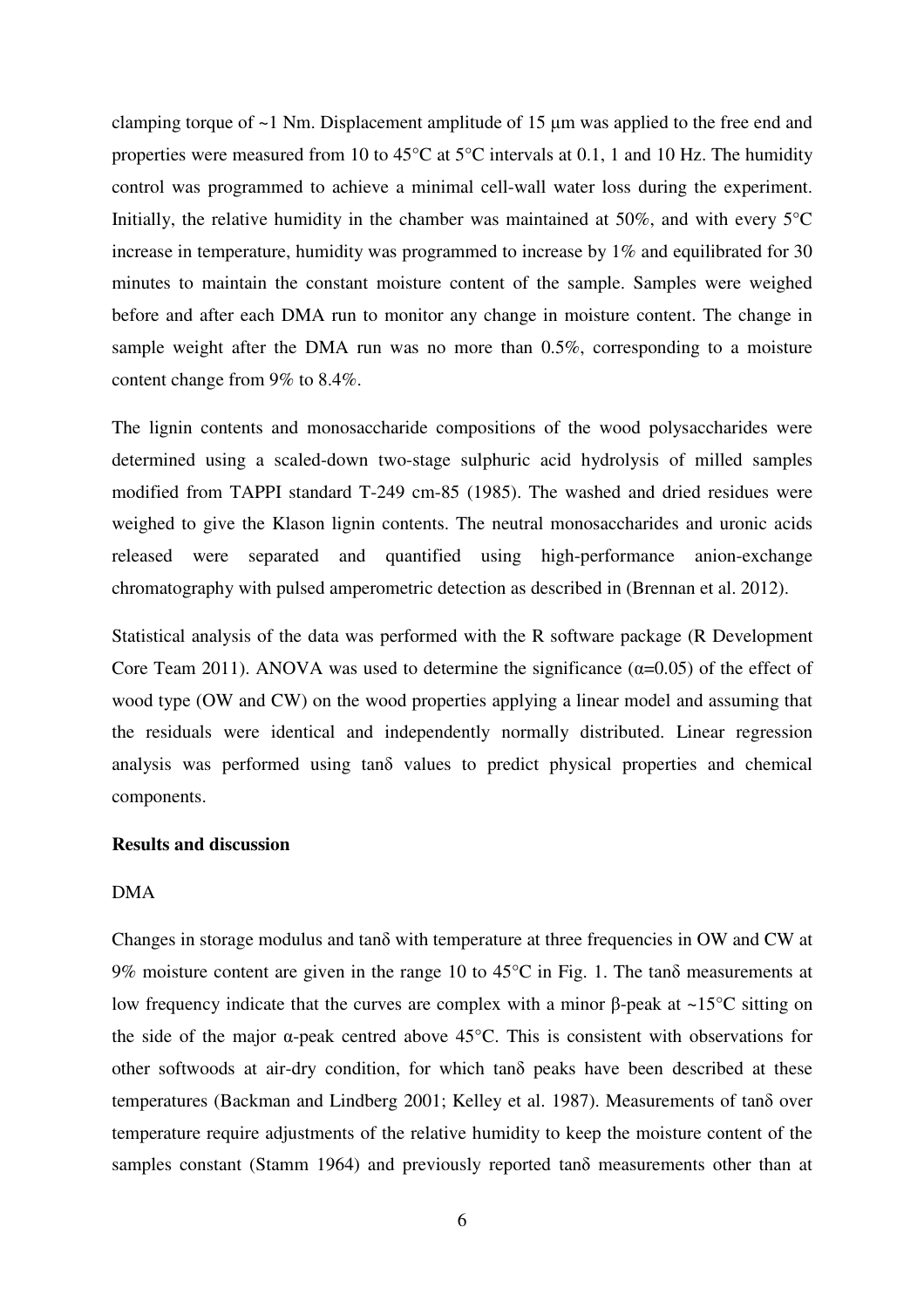oven-dry or full saturation are often confounded by moisture loss. The β-peak is highly dependent upon moisture content and can become indistinguishable at lower moisture contents (Havimo 2009). Increasing frequency not only shifts the α-peak to higher frequencies but also increases its intensity (Havimo 2009). Therefore it is possible that the better resolution of the β-peak at low frequencies observed here is a result of the reduced intensity of the  $\alpha$ -peak. Furthermore the increased cross-linking of CW lignin should result in a higher softening temperature (Olsson and Salmén 1997). However, Placet et al. (2007) reported a lower glass transition temperature for green CW tested in the transverse direction compared to normal wood, an observation counter intuitive to the present experiment for CW at 9% moisture content (Fig. 1).

The two wood types differed significantly in tanδ values (Table 1 and Fig. 2). Lower damping in CW was consistent with an earlier study (Brémaud et al. 2013). As MFA is positively correlated with tanδ the lower damping in CW is likely to be caused by the different proportions or structures of the cell-wall polymers, or the anatomical features of the tracheids (Brémaud et al. 2013). This can also be inferred from the negative correlation between acoustic velocity squared, which is inversely related to MFA, and tanδ in OW and CW (Table 2) and the absence of a significant difference in acoustic velocity between OW and CW (Table 1). At comparable specific modulus (storage modulus/density) tanδ in CW was lower than in OW (Fig. 3). Olsson and Salmén (1997) reported that the mobility of lignin increased with the amount of methoxyl groups. As CW lignin is more abundant, more condensed and bears fewer methoxy groups than OW lignin, its mobility will be reduced. Furuta et al. (2010) suggested that the thermal softening temperature of water-swollen wood is more affected by change in quantity and quality of lignin than by differences in the hemicelluloses.

#### CORRELATION BETWEEN DMA AND WOOD PROPERTIES

The summary statistics of measured physical and chemical compositions for CW and OW are shown in Tables 1 and 4, respectively. The values were similar to those reported earlier (Apiolaza et al. 2011; Brennan et al. 2012; Chauhan et al. 2013). Consistent with these reports, OW and CW of two-year-old *Pinus radiata* differed significantly in all measured wood properties except acoustic velocity. The absence of a significant difference in acoustic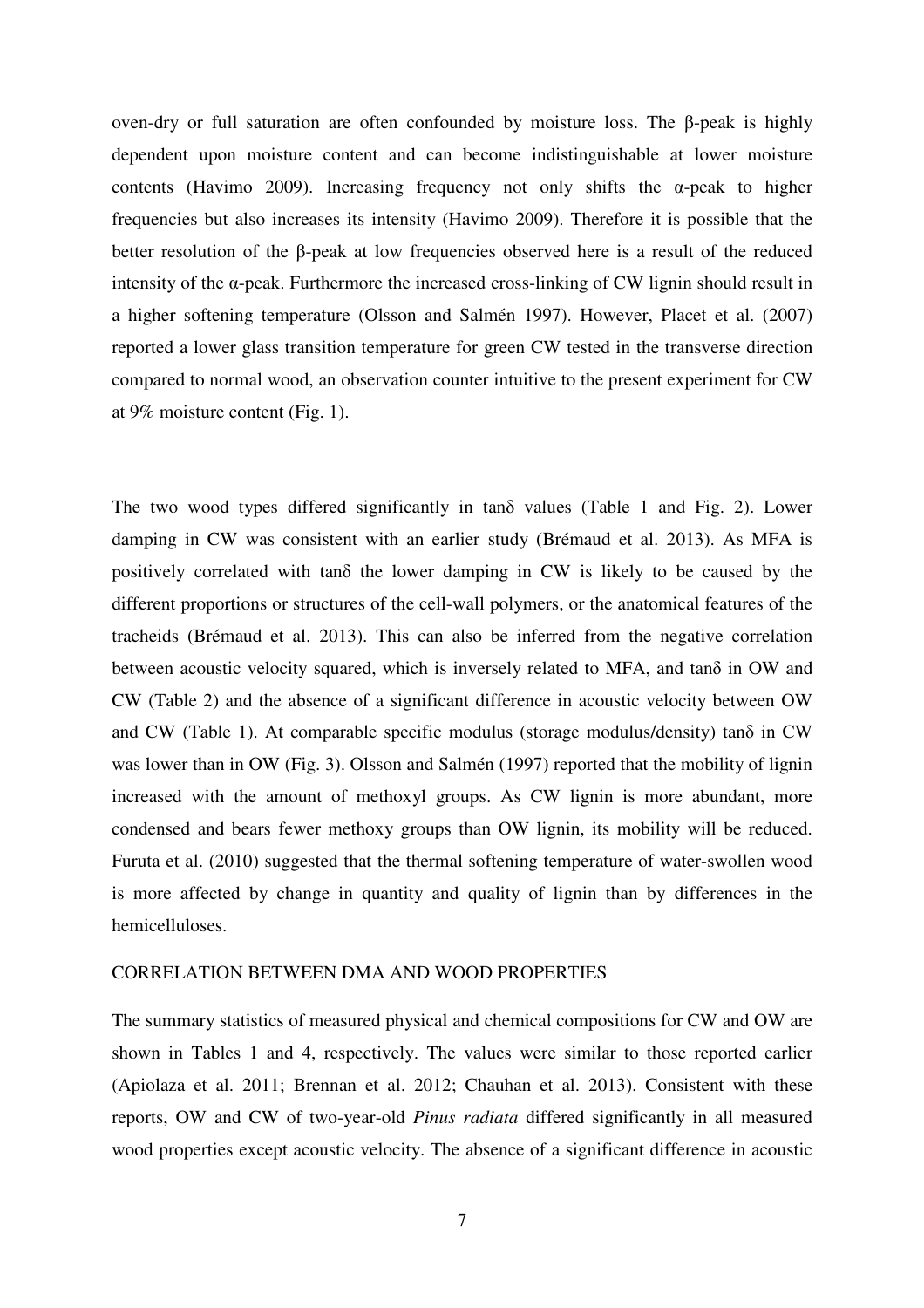velocity between OW and CW could be explained by the fact that both wood types have a comparable MFA in young trees (Donaldson et al. 2004; Wooten et al. 1967).

Correlation of viscoleastic properties with physical properties and chemical compositions are given in Tables 2 and 3, respectively. A strong correlation between storage modulus measured by DMA and dynamic MOE measured by acoustics and immersion weighing was found (Table 3). The higher storage modulus of CW can be attributed to its higher basic density as the storage modulus normalised for basic density did not differ significantly between the two wood types.

The correlation of DMA measurements to physical properties or chemical compositions depended on the temperature and frequency of the measurements (Table 2 and 3). DMA is capable of predicting longitudinal shrinkage and dynamic MOE in OW and CW. For wood quality selection at an early stage especially the high correlation ( $R = 0.78$ ) between tan $\delta$  and longitudinal shrinkage in OW is useful, which is less strongly correlated to acoustic velocity or stiffness (Chauhan et al. 2013). Correlations between viscoelastic properties and chemical composition of wood were fewer and predominantly found for CW. The lignin content in particular but also the xylose and 4-*O*-methylglucuronic acid content are correlated with tanδ (Table 3). These two monosaccharides are derived from the heteroxylans (4-Omethylglucuronoarabinoxylans).

The cell wall 'matrix' has been suggested to influence wood properties (Xu et al. 2011; Yamamoto and Kojima 2002). More specifically it has been shown that lignin is the most viscoelastic cell wall polymer especially at low moisture content (Akerholm and Salmén 2004). Heteroxylans have been shown to be in spatial and mechanical association with lignin forming a lignin-heteroxylan complex between the cellulose microfibril aggregates (Altaner et al. 2006; Salmén and Burgert 2009). This is consistent with the here reported results which show a correlation between heteroxylan contents and tanδ in compression wood (Table 3).

#### **Conclusion**

The damping behaviour of compression wood was, apart from MFA, influenced by the quantity of lignin and heteroxylans. Other cell-wall components, i.e. cellulose fibrils surrounded by galactoglucomannans, seemed to have no significant effect in the observed temperature range.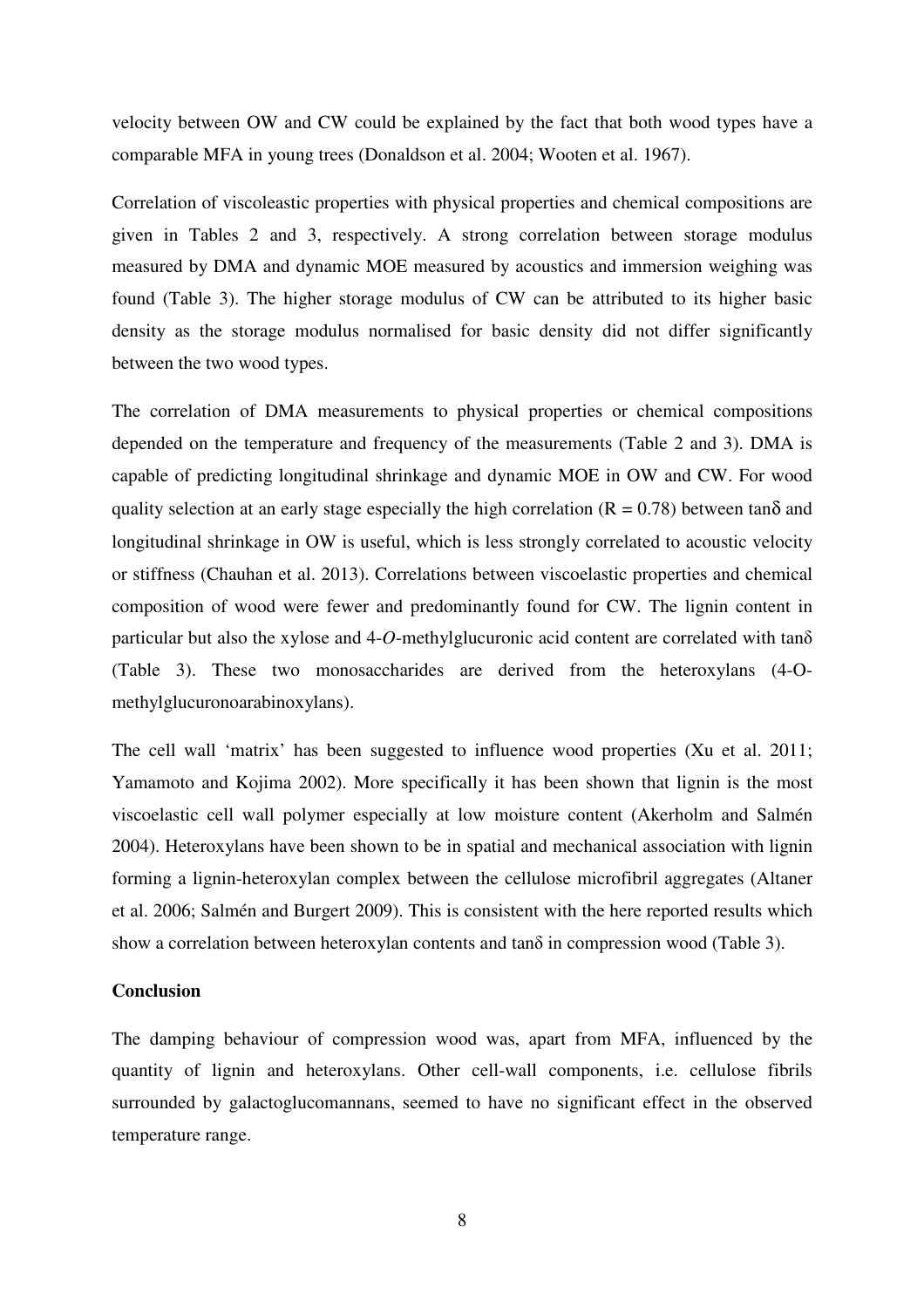DMA measurements correlated strongly with longitudinal shrinkage and dynamic MOE of wood from *Pinus radiata* saplings. Tanδ was also correlated with cell-wall composition in CW samples, where there were correlations with lignin and xylose contents. The measurement of acoustic velocity is an effective way of predicting wood quality in saplings of *Pinus radiata*. However if lignin (or heteroxylan) contents or a higher accuracy of longitudinal shrinkage assessment is required, measurements of tanδ could be a viable alternative.

#### **Acknowledgment**

We thank Professor John Walker for his valuable advice and comments. This work was supported by the New Zealand Foundation for Research, Science and Technology (PROJ-12401-PPS\_UOC).

#### **Declaration**

The authors declare that they have no conflict of interest.

#### **References**

- Akerholm M, Salmén L (2004) Softening of wood polymers induced by moisture studied by dynamic FTIR spectroscopy J Appl Polym Sci 94:2032-2040
- Altaner C, Apperley DC, Jarvis MC (2006) Spatial relationships between polymers in Sitka spruce: Proton spin-diffusion studies Holzforschung 60:665-673
- Apiolaza L (2009) Very early selection for solid wood quality: screening for early winners Annals of Forest Science 66:601-611
- Apiolaza L, Chauhan S, Hayes M, Nakada R, Sharma M, Walker J (2013) Selection and breeding for wood quality: A new approach New Zealand Journal of Forestry 58:33
- Apiolaza L, Chauhan S, Walker J (2011) Genetic control of very early compression and opposite wood in *Pinus radiata* and its implications for selection Tree Genetics and Genomes 7:563-571
- Apiolaza L, Walker J, Nair H, Butterfield B Very early screening of wood quality for radiata pine: pushing the envelope. In: Proceedings of the 51st International Convention of Society of Wood Science and Technology, Chile, 2008. pp 10-16
- Backman AC, Lindberg KAH (2001) Differences in wood material responses for radial and tangential direction as measured by dynamic mechanical thermal analysis J Mater Sci 36:3777-3783
- Baltunis B, Wu H, Powell M (2007) Inheritance of density, microfibril angle, and modulus of elasticity in juvenile wood of *Pinus radiata* at two locations in Australia Canadian Journal of Forest Research 37:2164-2174
- Brémaud I, Ruelle J, Thibaut A, Thibaut B (2013) Changes in viscoelastic vibrational properties between compression and normal wood: roles of microfibril angle and of lignin Holzforschung 67:75-85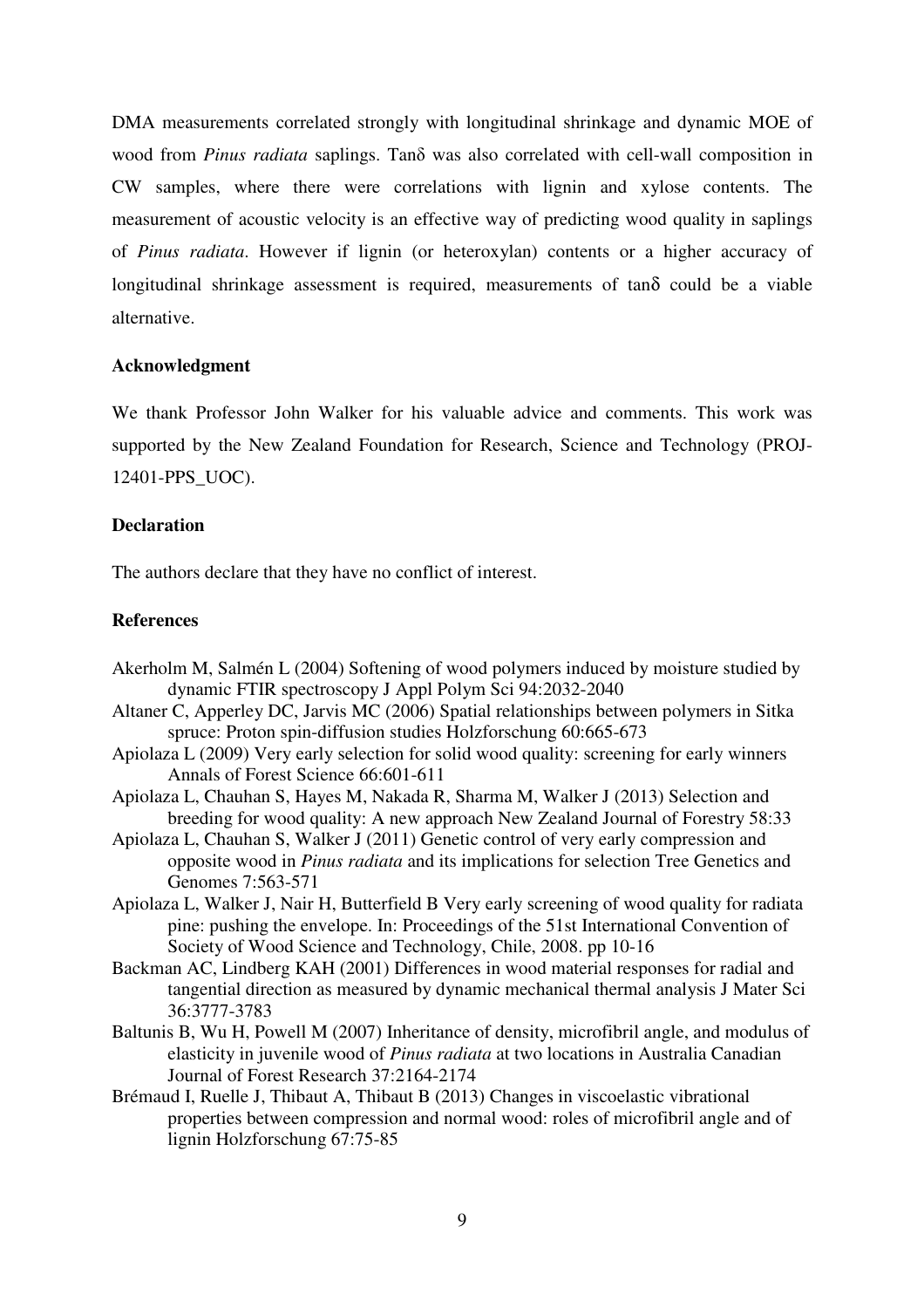Brennan M, McLean JP, Altaner CM, Ralph J, Harris PJ (2012) Cellulose microfibril angles and cell-wall polymers in different wood types of *Pinus radiata* Cellulose 19:1385- 1404

- Burdon RD, Kibblewhite RP, Walker JCF, Megraw RA, Evans R, Cown DJ (2004) Juvenile versus mature wood: A new concept, orthogonal to corewood versus outerwood, with special reference to *Pinus radiata* and *P. taeda* For Sci 50:399-415
- Cave I (1972) A theory of the shrinkage of wood Wood Science and Technology 6:284-292
- Cave ID, Walker JCF (1994) Stiffness of wood in fast-grown plantation softwoods: the influence of microfibril angle Forest Products Journal 44:43-48
- Chauhan SS, Sharma M, Thomas J, Apiolaza LA, Collings DA, Walker JC (2013) Methods for the very early selection of *Pinus radiata* D. Don. for solid wood products Annals of Forest Science 70:439-449
- Cown D, McConchie D, Young G (1991) Radiata pine: wood properties survey FRI bulletin-Forest Research Institute, New Zealand 53:45-58
- Donaldson LA, Grace J, Downes GM (2004) Within-tree variation in anatomical properties of compression wood in radiata pine IAWA Journal 25:253-272
- Entwistle KM (2005) The mechanosorptive effect in *Pinus radiata* D. Don Holzforschung 59:552-558
- Floyd S (2005) Effect of hemicellulose on longitudinal shrinkage in wood. Paper presented at the The Hemicelluloses Workshop, New Zealand,
- Furuta Y, Nakajima M, Nakanii E, Ohkoshi M (2010) The effects of lignin and hemicellulose on thermal-softening properties of water-swollen wood Mokuzai Gakkaishi 56:132- 138
- Harris J (1981) Wood quality of radiata pine Appita 35:211-215
- Harris PJ, Stone BA (2008) Chemistry and molecular organization of plant cell walls. In: Himmel ME (ed) Biomass recalcitrance: deconstructing the plant cell wall for bioenergy. Blackwell Oxford, pp 61-93
- Havimo M (2009) A literature-based study on the loss tangent of wood in connection with mechanical pulping Wood science and technology 43:627-642
- Huang CL, Lindström H, Nakada R, Ralston J (2003) Cell wall structure and wood properties determined by acoustics: a selective review Holz als Roh-und Werkstoff 61:321-335
- Irvine GM (1984) The glass transitions of lignin and hemicellulose and their measurement by differential thermal analysis Tappi Journal 67:118-121
- Kelley SS, Rials TG, Glasser WG (1987) Relaxation behaviour of the amorphous components of wood J Mater Sci 22:617-624 doi:Doi 10.1007/Bf01160778
- Lawoko M, Henriksson G, Gellerstedt G (2005) Structural differences between the lignincarbohydrate complexes present in wood and in chemical pulps Biomacromolecules 6:3467-3473
- Lindström H, Harris P, Nakada R (2002) Methods for measuring stiffness of young trees Holz als Roh-und Werkstoff 60:165-174
- Obataya E, Norimoto M, Gril J (1998) The effects of adsorbed water on dynamic mechanical properties of wood Polymer 39:3059-3064
- Olsson A, Salmén L (1997) The effect of lignin composition on the viscoelastic properties of wood Nordic Pulp and Paper Research Journal 12:140-144
- Olsson A, Salmén L (2004) The softening behavior of hemicelluloses related to moisture. In: Gatenholm P, Tenkanen M (eds) Hemicelluloses: Science and Technology. Washington, American Chemical Society Washington, pp 184-197
- Placet V, Passard J, Perré P (2007) Viscoelastic properties of green wood across the grain measured by harmonic tests in the range  $0-95^{\circ}$ C: Hardwood vs. softwood and normal wood vs. reaction wood Holzforschung 61:548-557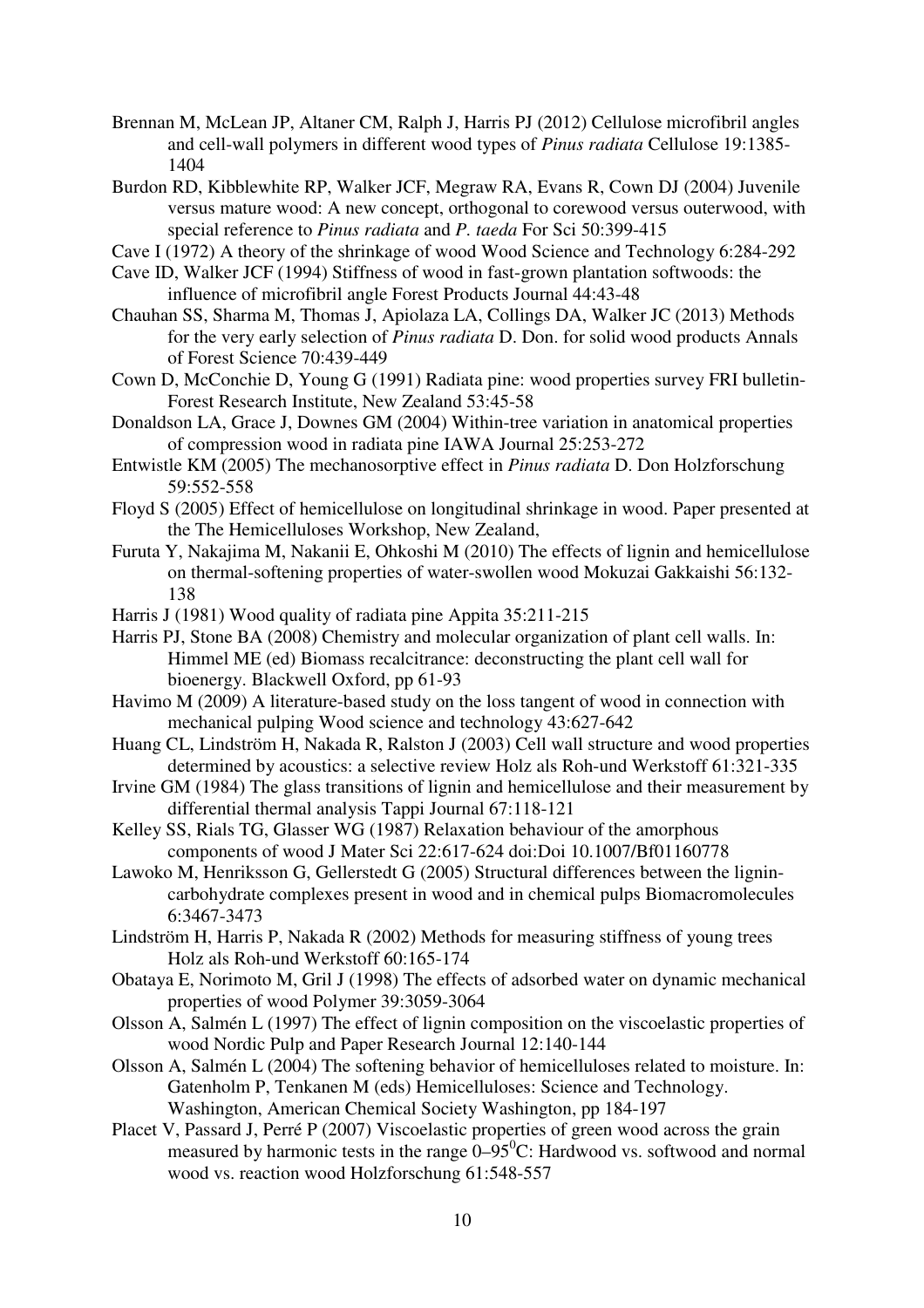R Development Core Team (2011) R: a language and environment for statistical computing.

Salmén L, Burgert I (2009) Cell wall features with regard to mechanical performance. A review COST Action E35 2004–2008: Wood machining–micromechanics and fracture Holzforschung 63:121-129

Scurfield G (1973) Reaction wood: its structure and function Science 179:647

- Stamm AJ (1964) Wood and cellulose science. The Ronald Press Co, New York
- TAPPI standard (1985) Carbohydrate composition of extractive-free wood and wood pulp by gas-liquid chromatography Testing methods, recommended practices, specifications of the Technical Association of the Pulp and paper Industry T249-CM85
- Walker J (2006) Primary wood processing. 2<sup>nd</sup> edn. Springer, Netherlands
- Walker J (2013) Wood Quality: A Perspective from New Zealand Forests 4:234-250
- Wooten TE, Barefoot AC, Nicholas DD (1967) The longitudinal shrinkage of compression wood Holzforschung 21:168-171
- Xu P, Liu H, Donaldson L, Zhang Y (2011) Mechanical performance and cellulose microfibrils in wood with high S2 microfibril angles J Mater Sci 46:534-540
- Yamamoto H, Kojima Y (2002) Properties of cell wall constituents in relation to longitudinal elasticity of wood Wood Science and Technology 36:55-74

### **Figure caption**

Fig. 1 Variation in mechanical properties with temperature at three different frequencies in opposite wood (top) and compression wood (bottom) in *Pinus radiata* saplings at 9% moisture content. Average of 25 measurements. Error bars displaying the 95% confidence interval for the tanδ curves. The large variation arises from different intercepts of the curves, and not the shape of the curves which is statistically well described by a cubic model.

**Fig. 2** Box and whisker plot for tanδ at 1 Hz and 25°C for compression wood and opposite wood from *Pinus radiata* saplings ( $n=25$ ). Box:  $25<sup>th</sup>$  and  $75<sup>th</sup>$  percentiles; bars: min and max values; horizontal line: median

**Fig. 3** Relationship between damping coefficient (tanδ) and specific storage modulus at 1 Hz and 25°C in opposite wood and compression wood in saplings of *Pinus radiata*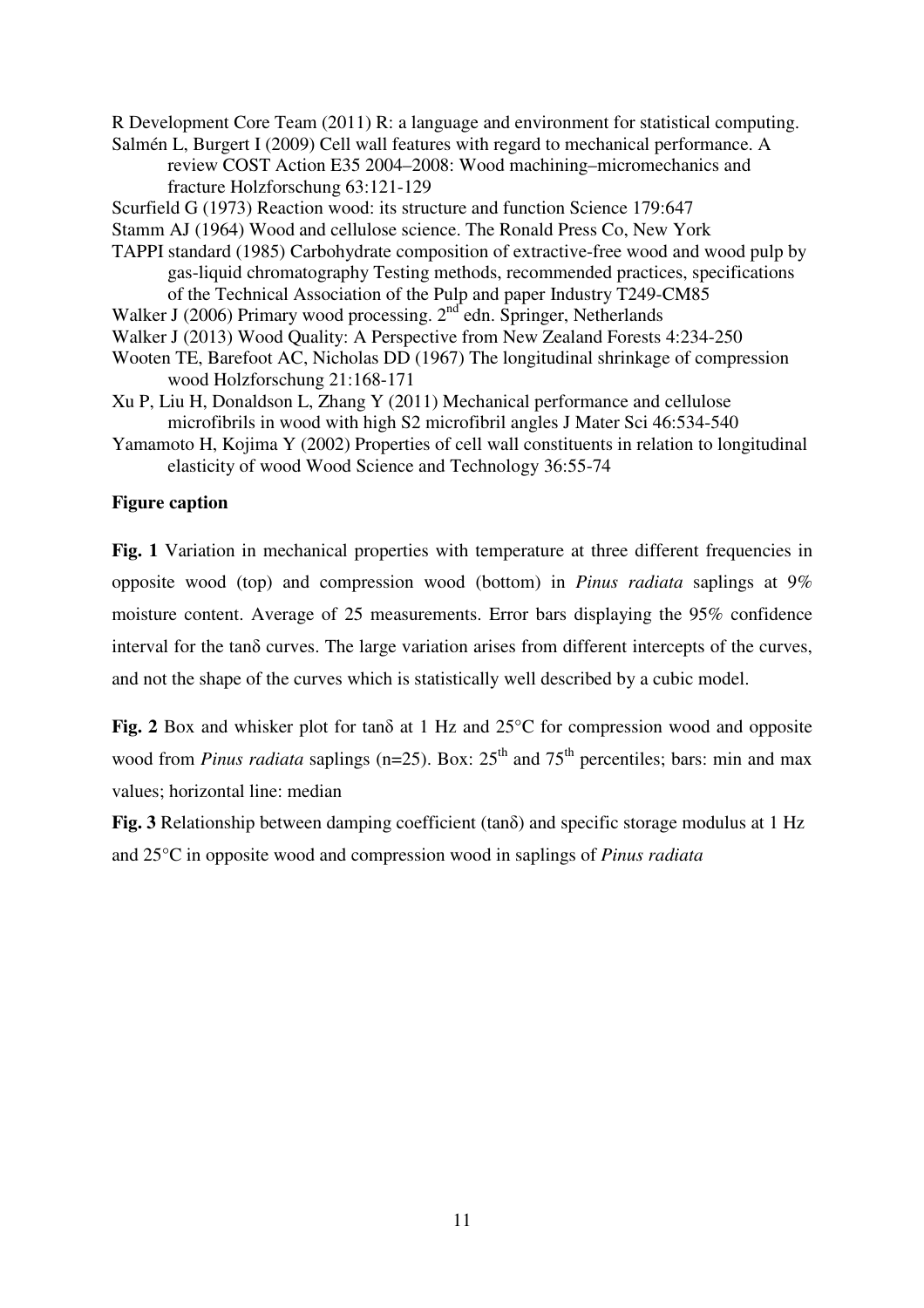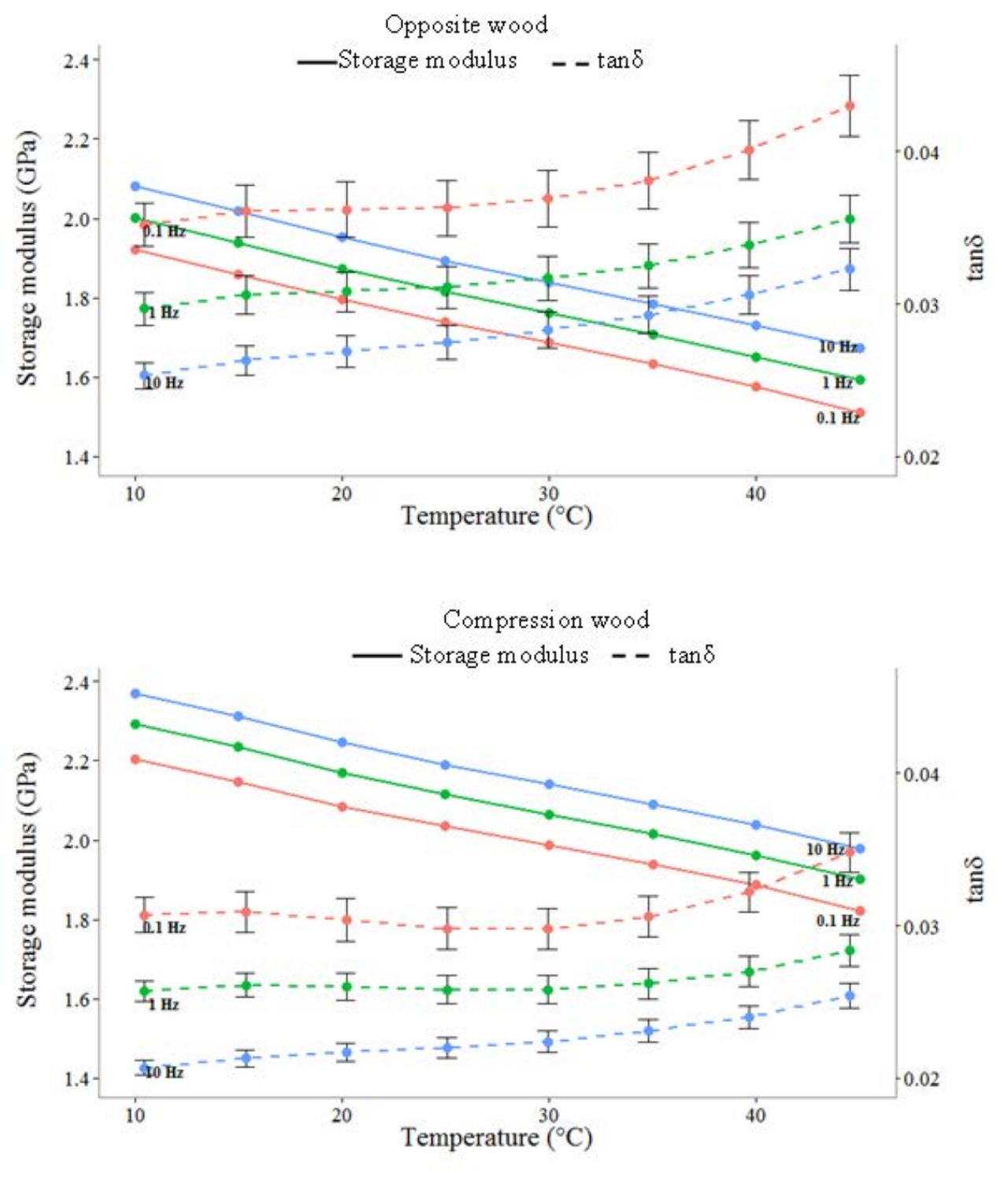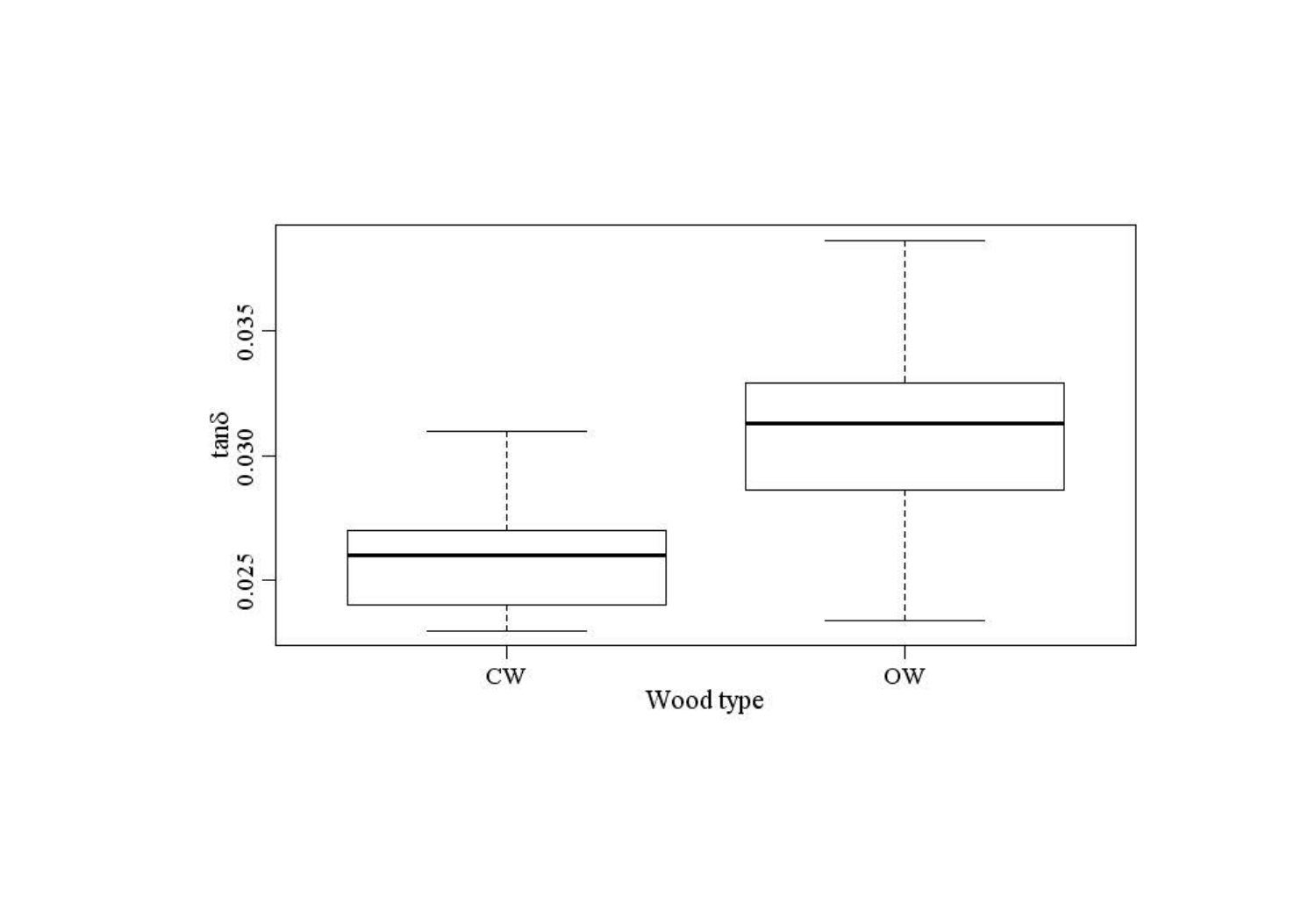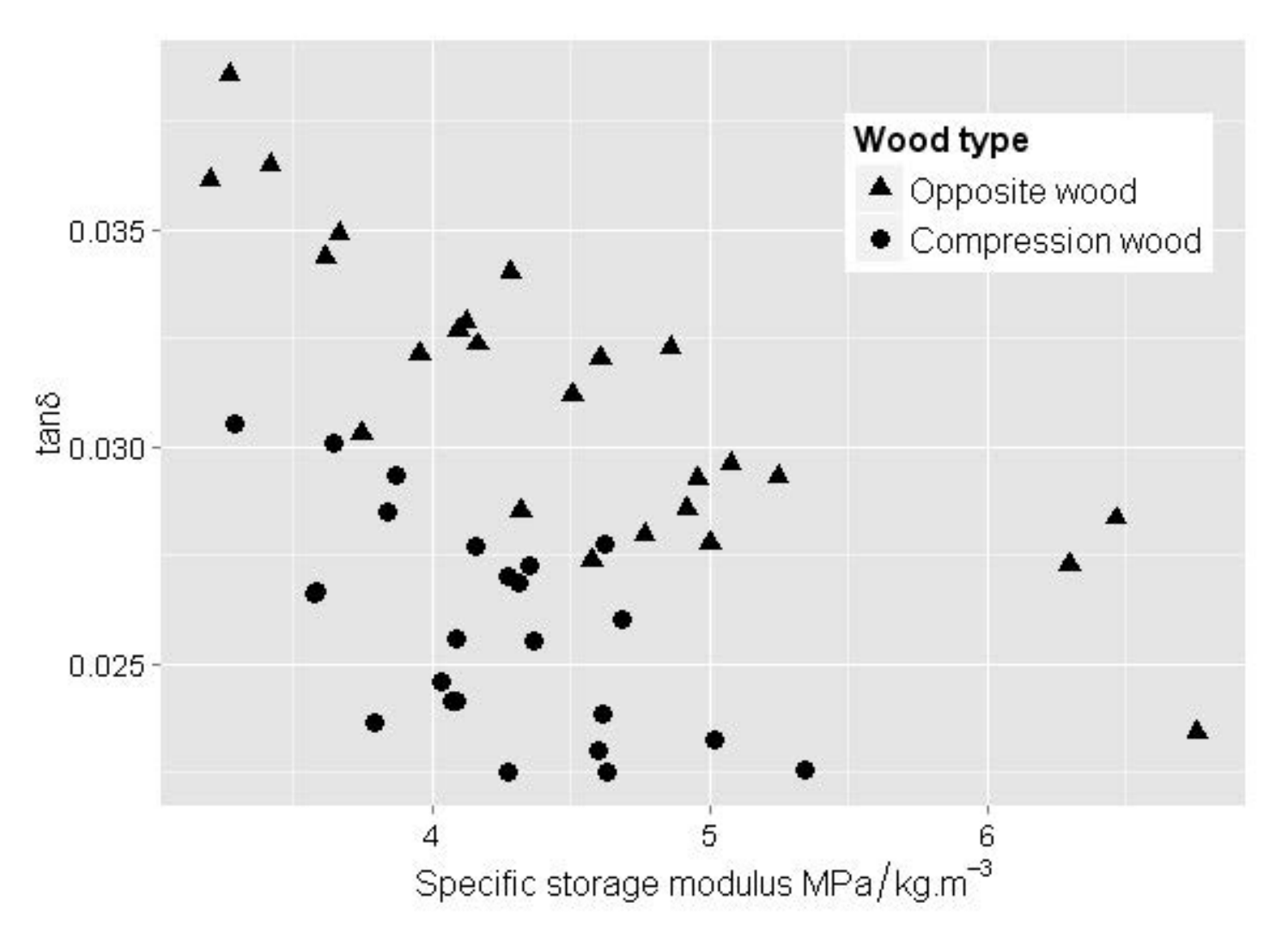Table 1. Summary statistics of physical and viscoelastic properties for opposite wood (OW) and compression wood (CW) in young *Pinus radiata,* n=25. In each row, mean values with a common lowercase letter are not significantly  $(\alpha=0.05)$  different.

|                                      | Compression wood |        | Opposite wood      |       |  |
|--------------------------------------|------------------|--------|--------------------|-------|--|
| Properties                           | Mean             | $CV\%$ | Mean               | CV(%) |  |
| Storage modulus (GPa)*               | $2.1_a$          | 15     | 1.8 <sub>b</sub>   | 28    |  |
| $tan\delta^*$                        | $0.026_a$        | 9      | 0.031 <sub>b</sub> | 11    |  |
| Acoustic velocity squared $(km/s)^2$ | $4.90_a$         | 10     | $4.97_a$           | 12    |  |
| Basic density $(kg/m3)$              | $412_a$          | 12     | 309 <sub>h</sub>   | 11    |  |
| Dynamic MoE (GPa)                    | $2.5_a$          | 17     | 2.1 <sub>b</sub>   | 21    |  |
| Longitudinal shrinkage $(\%)$        | $1.0_a$          | 27     | 0.7 <sub>b</sub>   | 35    |  |
| Volumetric shrinkage $(\%)$          | $9.5_a$          | 24     | 15.8 <sub>b</sub>  | 23    |  |

\*Measured at 25˚C, 1Hz and 9% moisture content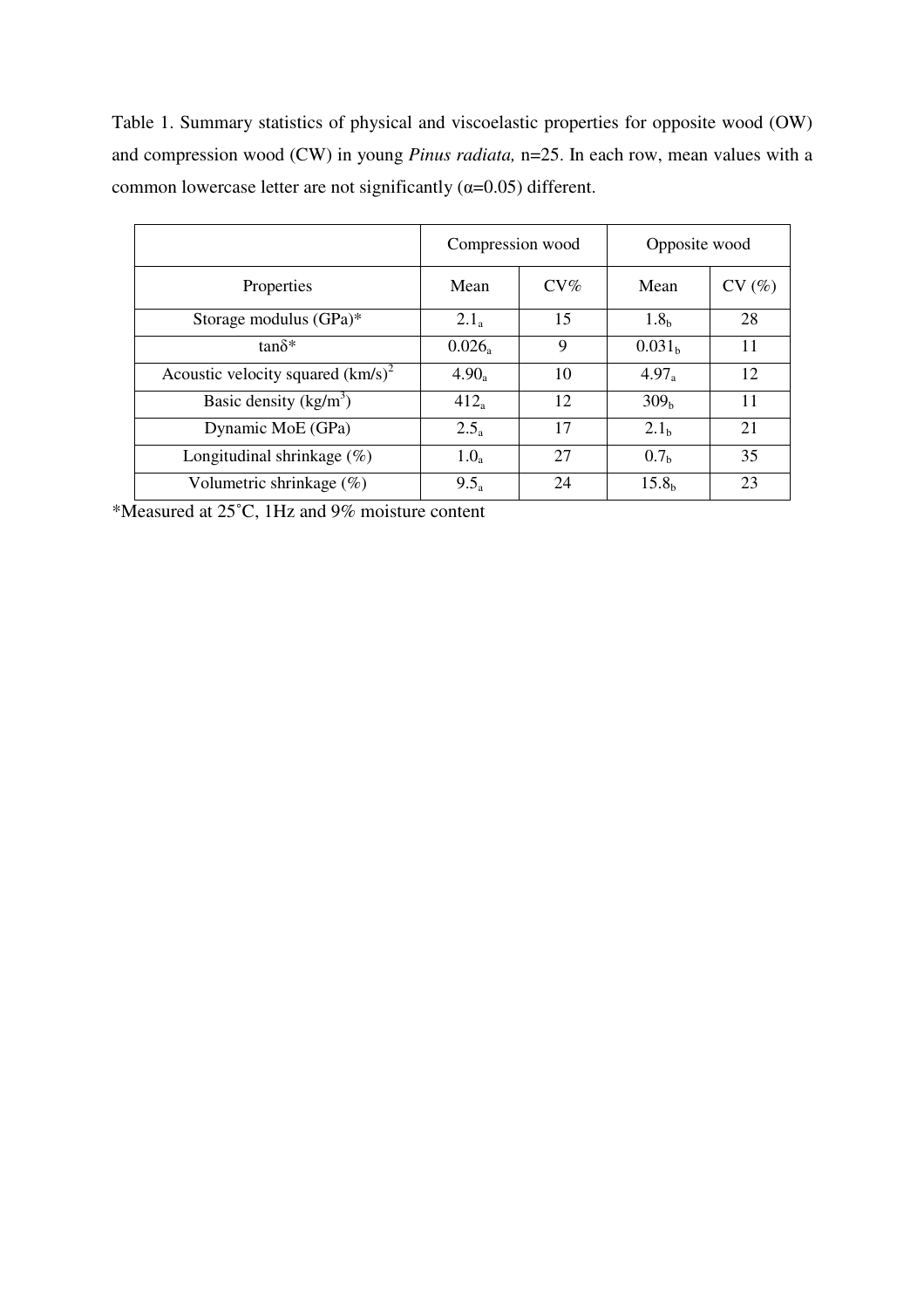Table 2 Significant correlation between viscoelastic and physical properties in opposite (OW) and compression wood (CW) of young *Pinus radiata*. The significant Pearson's correlation ( $p<0.05$ ) along with frequency (Hz) / temperature ( $^{\circ}$ C) at which the maximum correlation was found is given in brackets. NA: no significant correlation at any frequency temperature combination

|                          | Wood<br>type | Acoustic<br>velocity<br>squared<br>$(km^2 s^2)$ | <b>Basic</b><br>density<br>$(\text{kg m}^{-3})$ | Dynamic<br><b>MOE</b><br>(GPa) | Longitudinal<br>shrinkage<br>$(\%)$ | Volumetric<br>shrinkage<br>$(\%)$ |
|--------------------------|--------------|-------------------------------------------------|-------------------------------------------------|--------------------------------|-------------------------------------|-----------------------------------|
| Storage modulus<br>(GPa) | <b>OW</b>    | 0.65<br>(0.1/45)                                | 0.63<br>(1/15)                                  | 0.79<br>(0.1/45)               | $-0.45$<br>(0.1/45)                 | <b>NA</b>                         |
|                          | CW           | <b>NA</b>                                       | 0.56<br>(10/10)                                 | 0.74<br>(0.1/35)               | <b>NA</b>                           | <b>NA</b>                         |
| $tan\delta$              | <b>OW</b>    | $-0.83$<br>(10/10)                              | $-0.41*$<br>(1/15)                              | $-0.75$<br>(0.1/10)            | 0.78<br>(10/10)                     | $0.41*$<br>(10/10)                |
|                          | CW           | $-0.63$<br>(1/15)                               | <b>NA</b>                                       | $-0.53$<br>(0.1/10)            | 0.45<br>(10/45)                     | <b>NA</b>                         |

\*Only significant at given frequency temperature combination; all other correlations are significant at all frequency and temperature combinations.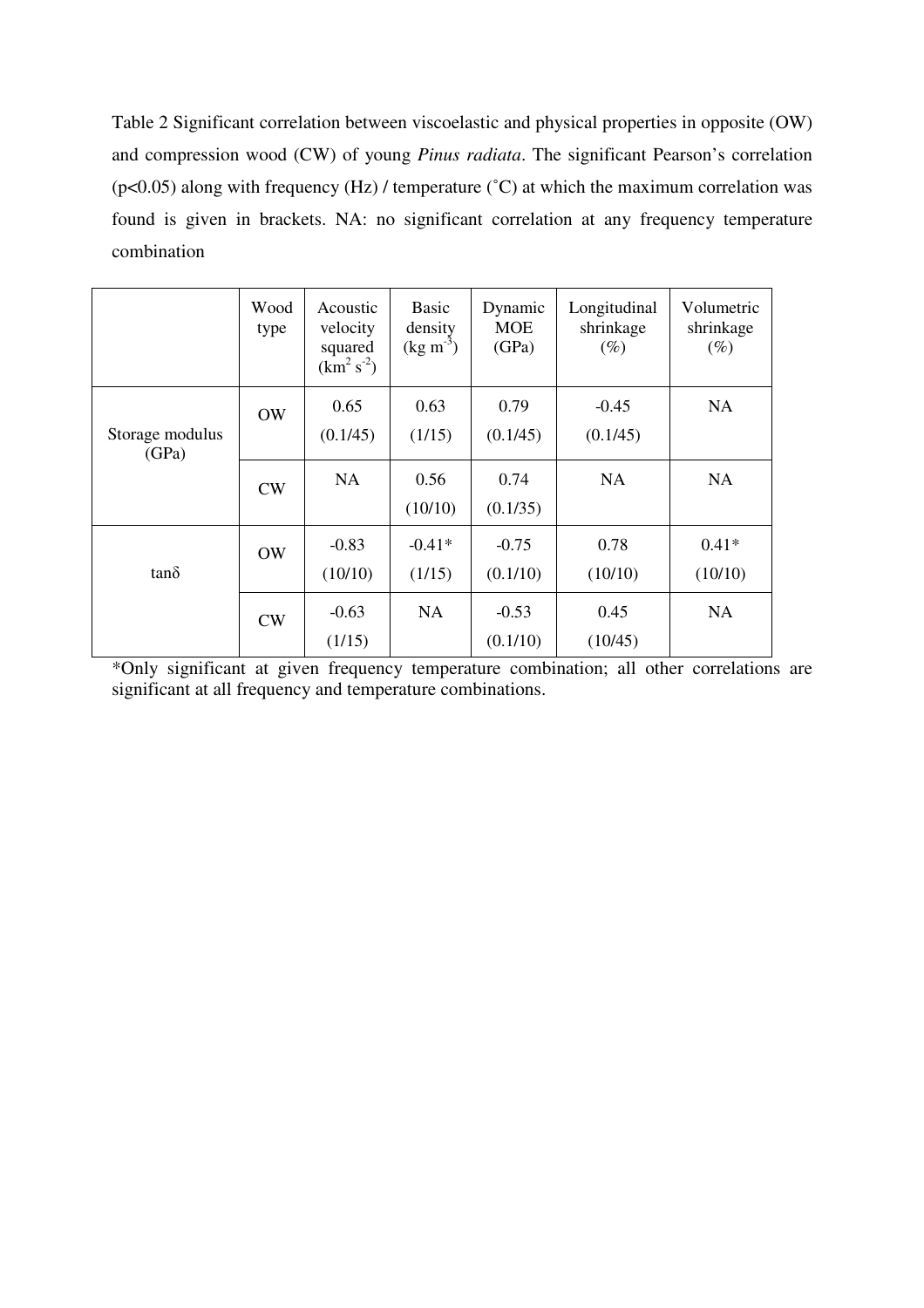Table 3 Significant correlation between viscoelastic and chemical components in opposite (OW) and compression wood (CW) of young *Pinus radiata*. The significant Pearson's correlation (p<0.05) along with frequency (Hz) / temperature (°C) at which the maximum correlation was found is given in brackets. NA: no significant correlation at any frequency temperature combination; GalA: galacturonic acid; 4OMeGlA: 4-*O*methylglucuronic acid.

|                    | Wood<br>type | Lignin             | Arabinose        | Xylose              | Mannose   | Galactose | Glucose   | GalA      | 40MeGlA             |
|--------------------|--------------|--------------------|------------------|---------------------|-----------|-----------|-----------|-----------|---------------------|
| Storage<br>modulus | <b>OW</b>    | <b>NA</b>          | <b>NA</b>        | <b>NA</b>           | <b>NA</b> | <b>NA</b> | NA        | <b>NA</b> | <b>NA</b>           |
| (GPa)              | <b>CW</b>    | 0.42<br>(0.1/45)   | <b>NA</b>        | 0.41<br>(0.1/30)    | <b>NA</b> | <b>NA</b> | NA        | <b>NA</b> | 0.42(0.1/30)        |
| $tan\delta$        | <b>OW</b>    | <b>NA</b>          | 0.44<br>(0.1/45) | <b>NA</b>           | <b>NA</b> | <b>NA</b> | <b>NA</b> | <b>NA</b> | <b>NA</b>           |
|                    | <b>CW</b>    | $-0.81*$<br>(1/25) | <b>NA</b>        | $-0.50$<br>(0.1/15) | <b>NA</b> | <b>NA</b> | NA        | <b>NA</b> | $-0.57$<br>(0.1/15) |

\* Significant for all frequency and temperature combinations; all other correlations are significant for some frequency and temperature combinations only.